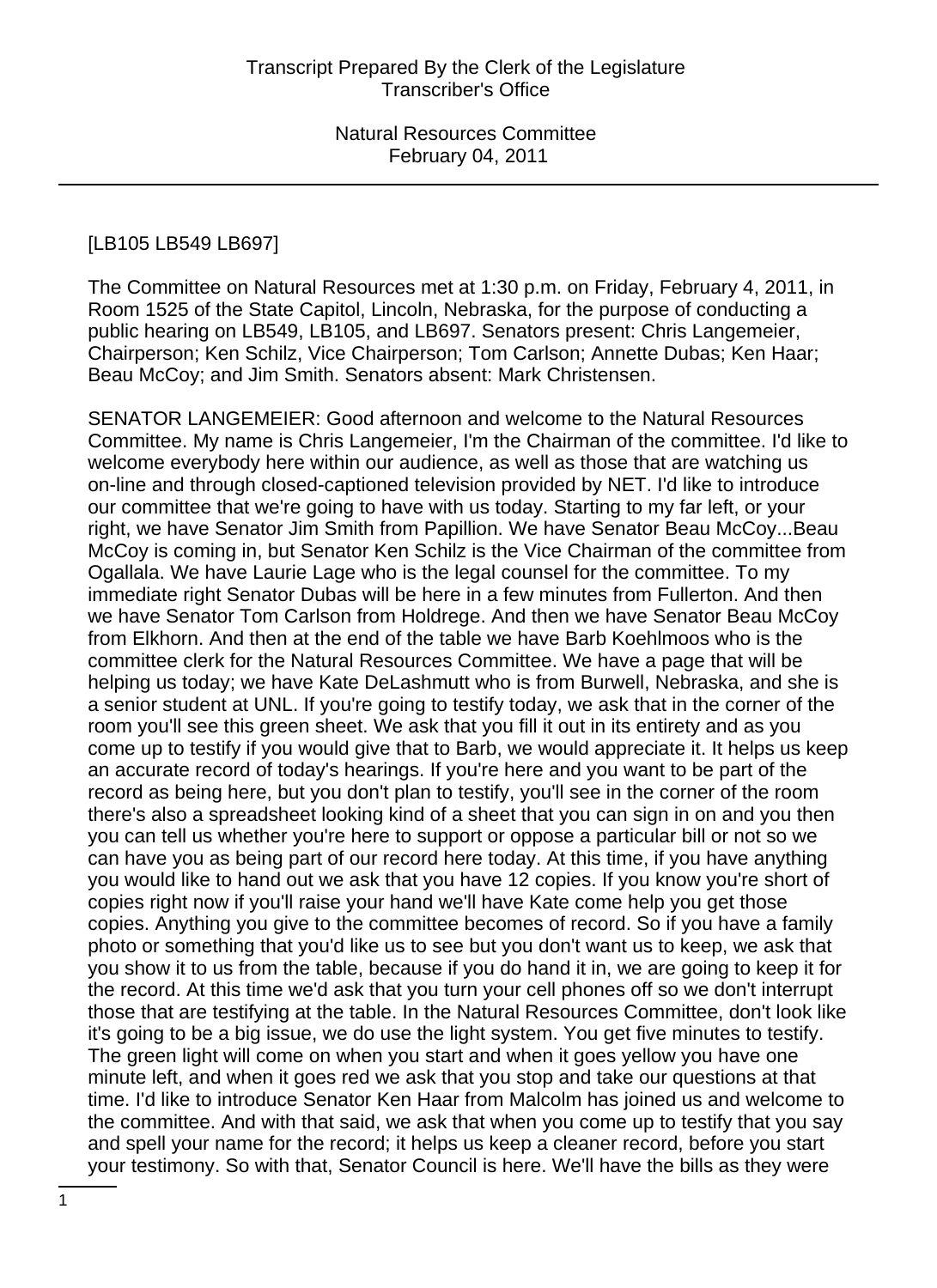posted. We'll start with LB549. Welcome and good afternoon.

SENATOR COUNCIL: (Exhibits 1, 2, and 3) Thank you, Chairman Langemeier, and members of the Natural Resources Committee. For the record my name is Brenda Council, last name spelled C-o-u-n-c-i-l. I'm the senator representing the 11th Legislative District and appear before you this afternoon for the purpose of introducing LB549, a bill that in my estimation is a classic example of collaboration and cooperation at its finest. LB549 evolves out of a conversation that I had with Rex Amack of the Nebraska Game and Parks Commission approximately two years ago. It was shortly after I was sworn into the Legislature and was invited to meet agency and department heads and spent some time over at the Game and Parks Commission with Rex and his staff. During the course of that conversation, we started to wax nostalgic about programs and services that had been provided in the past directed to youth in the state of Nebraska. And I was reminded of the neighborhood youth corps that I participated in when I was 15 and Rex had fond memories of the Federal Youth Conservation Corps. And we both talked about what possibilities would be available to young people in the state of Nebraska if we could re-create a youth conservation corps. And that is exactly the intent of LB549 is to establish a statewide youth conservation corps. And the purpose of the youth conservation corps would be to encourage Nebraska's youth, particularly at-risk youth, to reach their full potential through this youth conservation corps experience. They would be provided with an opportunity to develop work skills, to learn about nature and conservation, to learn to better interact with others who may be different from them. The plan is to make the program available to youth from throughout the state of Nebraska, though with a preference being given to youth who reside in areas of high concentrations of poverty. And if you look at the data, those are the areas from which we can identify the greatest number of youth who are going to be classified as being at risk. During the course of the interim, as a member of the Judiciary Committee, I had an opportunity to speak with representatives of youth serving organizations from across the state, those in Columbus, we actually visited Grand Island, spoke to some in Scottsbluff, and quite frankly, and naturally, the city of Omaha, all of whom saw value in providing an educational experience for young people during the summer. And under LB549, what the program provides for is to establish a Youth Conservation Cash Fund and that cash fund would be originally funded with approximately \$1 million to be transferred from the Settlement Cash Fund, which is administered by the Attorney General. And when I talked about collaboration earlier, that's what I'm talking about. I have had the pleasure of working very closely with Speaker Flood. When I spoke to him about this idea, he thought it was a great idea and offered his assistance. Chairman Langemeier, when presented with the idea, also saw value in it and has assisted in developing the focus and direction of the program, and certainly Attorney General Bruning, when approached about utilization of funds in the Settlement Cash Fund to fund this program. And so what you see in LB549 is to establish this program. The program would be administered during 2012 to provide us with opportunity to develop the program and implement it at the beginning of the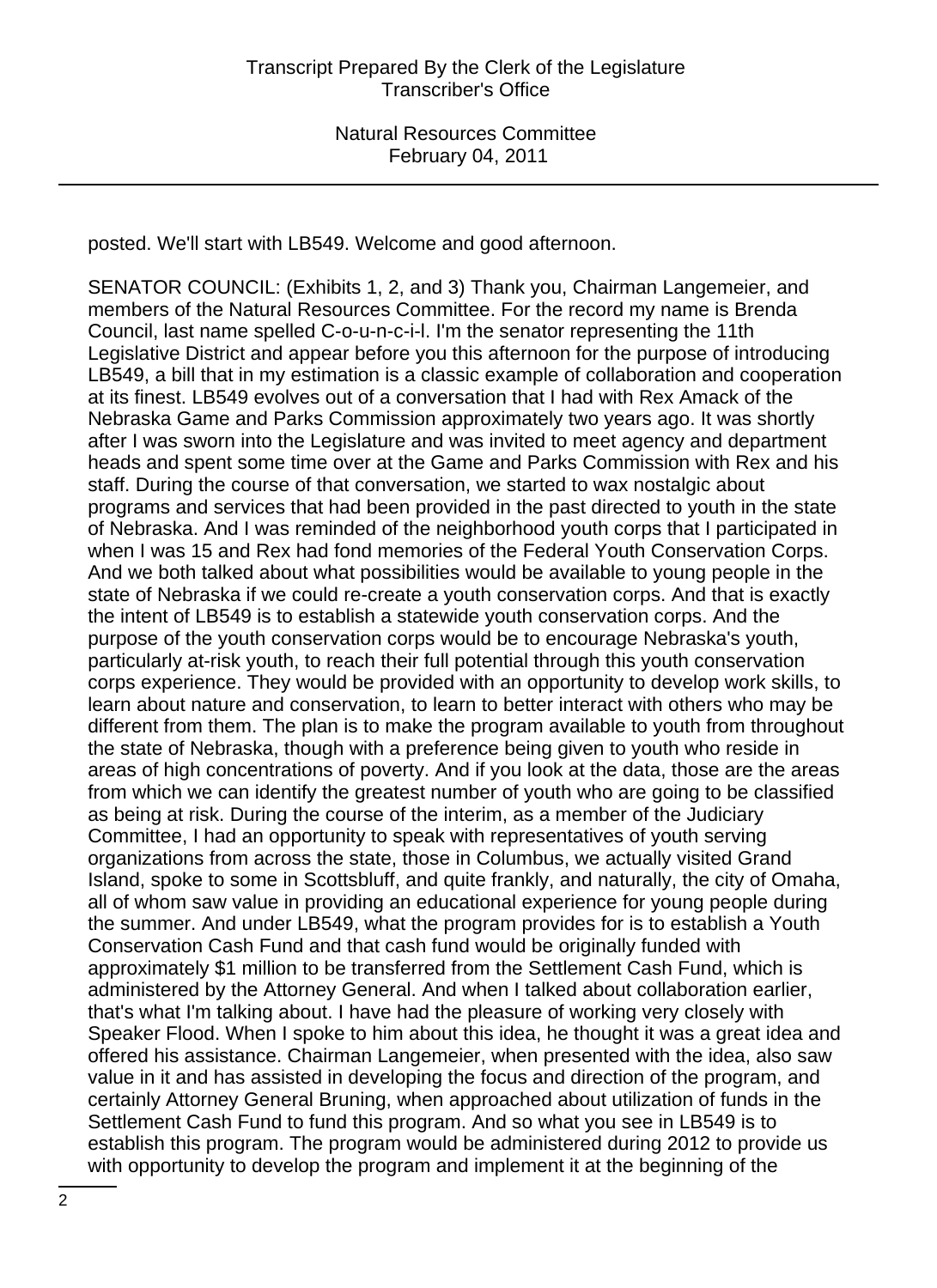summer for young people. One of the, I think, encouraging parts we've been in discussion, and I don't even think Senator Langemeier is aware of this because it's just been occurring the last few days, we've been in conversation with representatives of the Department of Labor with regard to WIA and the potential for a program like this becoming a year-round program serving young adults. The age group that is identified under the Youth Conservation Corps is from 16 to 20. The program anticipates approximately 270 youth being able to be employed for a period of six weeks during the summer at minimum wage. At this point in time there's going to be a need for an amendment. The young people will be considered employees of the state only for particular purposes. And one of them was...in order to provide meals to them while they're working, and the budget does include funding for those meals, but in order to provide meals they have to be considered employees of the state before all other purposes other than workers' comp, they would not be considered employees of the state. The budget and the amount of funding reflected in LB549 covers all of their consumables, supplies, and equipment, van rentals because many of the young people who would be participating in this program live some distance from the facilities that they would be working in so the budget contemplates transportation. We've also given consideration and thought and we're working to provide opportunities for some of the youngsters to actually stay at some of the state facilities for a week at a time, for example, Chadron State Park, the opportunity to utilize the dormitories at Chadron State College to house some of the participants for a week at a time so they could have an experience away from their communities. It is the intent that after 2012 and beyond we would look for other funding sources that could sustain this program. As I indicated, the possibilities of involving WIA would provide a source of funding to extend this program beyond 2012, but 2012 is the implementation year and we hope that with the support of this committee we can make this employment and education opportunity available to youngsters across the state of Nebraska. I would like to introduce into the record, as I've indicated, I've had conversations with a number of organizations and agencies, many of whom work directly with at-risk youth who are all supportive of this program, but their schedules would not permit them to be here today. So Mr. Chairman, I would just introduce into the record a letter from the Urban League of Nebraska signed by its president and CEO, Thomas Warren, submitting their letter in support of LB549 and offering their assistance in developing and administering the program. The Urban League actually administered a summer youth program that was funded with stimulus dollars that worked with the same youth population that LB549 is designed to work with. I also have a letter from council member Ben Gray from the Omaha City Council who had an occasion to meet with us during the developmental stages of LB549 who offered his assistance as a city council member, but as well as the executive director of Impact One, which is an at-risk youth serving organization that also has the experience in administrating summer youth employment programs. I'm delighted to offer into evidence as well, a letter from the AIM Institute and the AIM Institute works with young people in the Omaha area, in the Lincoln area, in the Scottsbluff area, and they, too, support the establishment and administration of the Youth Conservation Corps. I've had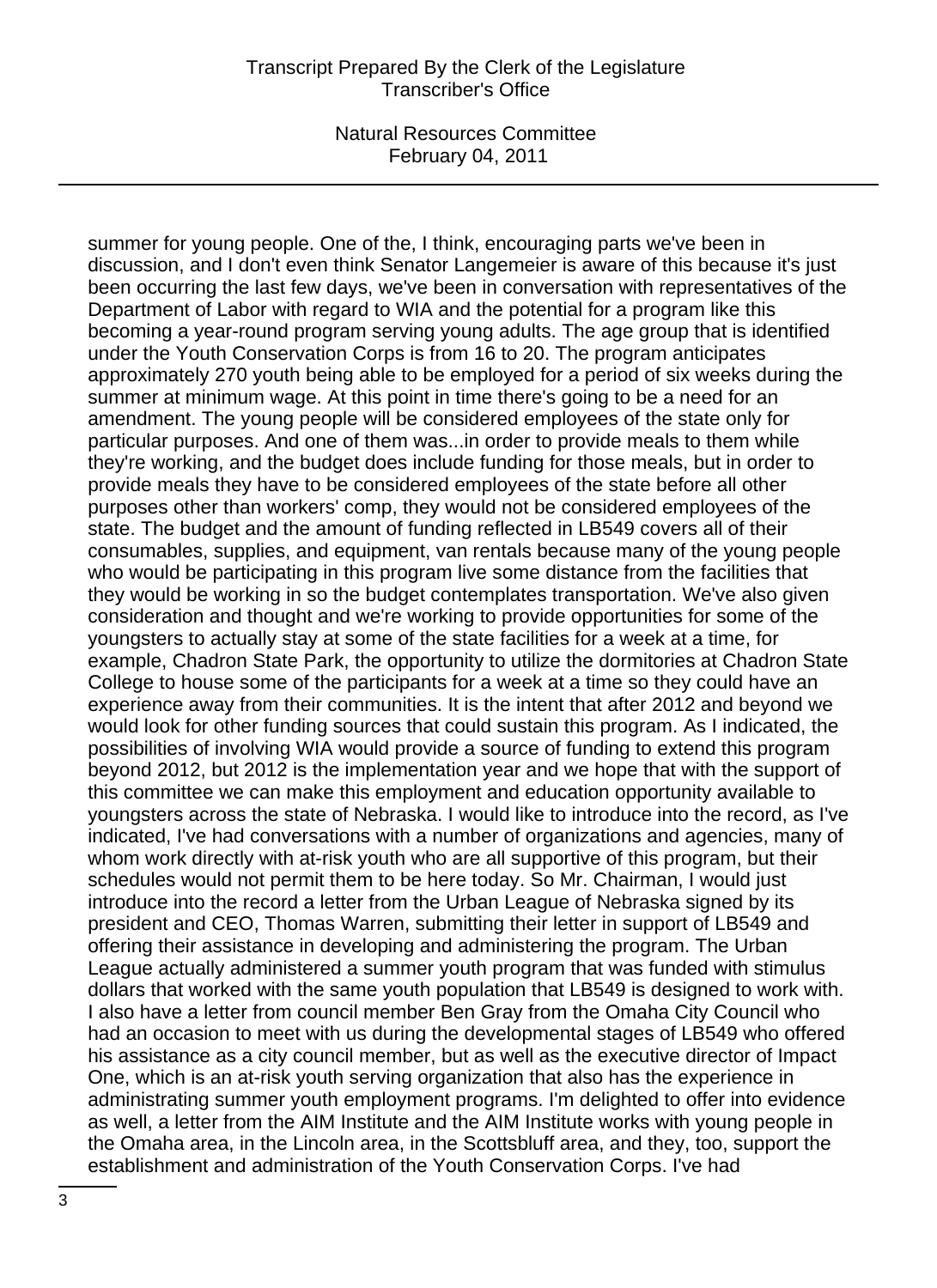conversation with representatives from the Nebraska wildlife and I hope that we have someone here to testify from them. And with that I would answer any questions that the committee may have about the Youth Conservation Corps or any other aspect of LB549. [LB549]

SENATOR LANGEMEIER: Very good. Questions? Senator Haar. [LB549]

SENATOR HAAR: Thank you, We ask tough questions in this committee. [LB549]

SENATOR COUNCIL: Thank you, sir. [LB549]

SENATOR HAAR: This is for my education. What is the State Settlement Cash Fund? [LB549]

SENATOR COUNCIL: The State Settlement Cash Fund is a fund that is housed in the Attorney General's Office. It's the fund where when the state is involved in litigation and there may be damages awarded to the state or a settlement that provides for payment to the state, they are deposited into the Settlement Cash Fund. [LB549]

SENATOR HAAR: Do you have any idea how that's been used in the past for what kind of projects? [LB549]

SENATOR COUNCIL: Well it's my...well, and LB549 does address that, in the past the appropriations from the Settlement Cash Fund, the Legislature has been involved in the appropriations of dollars from the Settlement Cash Fund, but I can't tell you what types of programs have been funded. To my knowledge, and someone with more tenure in the Legislature than I may be able to enlighten all of us further. But it's unlike...for example, lottery, it doesn't have any designated programs or services that are to be funded from that fund. [LB549]

SENATOR HAAR: Thank you. [LB549]

SENATOR LANGEMEIER: Any other questions? Senator Carlson. [LB549]

SENATOR CARLSON: Thank you, Senator Langemeier. Senator Council, do you have any idea how much money is in that fund, the state Settlement Cash Fund? [LB549]

SENATOR COUNCIL: No, sir, I do not know what the outstanding balance is. [LB549]

SENATOR CARLSON: Okay. And you've requested a one-time transfer; and then earlier in your opening you said that...is that what you would look at this, a one-time transfer, or additional transfers? You mentioned at some point you'd look for other funding. [LB549]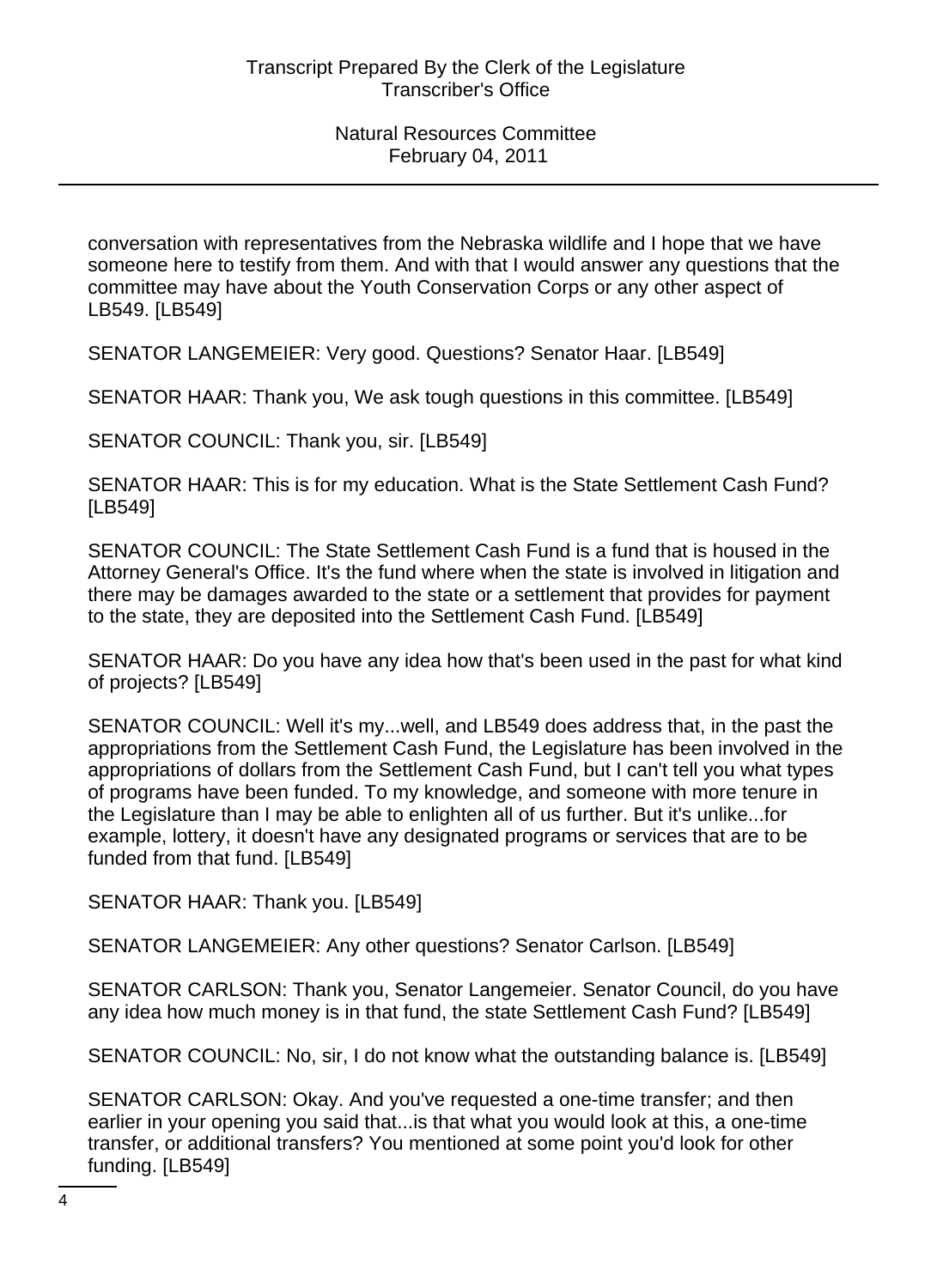SENATOR COUNCIL: LB549 is based on a one-time transfer from the Settlement Cash Fund and in order to sustain the program, we would certainly have to identify other funding sources to take the program beyond the summer of 2012. But the cash fund...the Youth Conservation Corps Cash Fund is being established in a way that it can receive private donations, can receive federal grant dollars, so we have opportunities to utilize funds from other sources other than state sources. And I know that all of us hope that the present economic situation changes to the point that in the future there may be opportunity for general fund appropriations. But at this point in time it's a one-time transfer. [LB549]

SENATOR CARLSON: And the emergency clause is on here, how long will that \$994,000 last? One year? Two years? [LB549]

SENATOR COUNCIL: One year. [LB549]

SENATOR CARLSON: One year, so that's not a very big period of time and if we go in the summer I could envision something like this looking really good, but maybe not enough time beyond that to justify...or to have money there for the second year. So you don't know, and I don't know, it would be interesting to know how much money is in there. [LB549]

SENATOR COUNCIL: Well and one of the reasons that we're looking at implementation in 2012 is to provide us opportunity to continue our discussion with private donors and to continue to look at potential federal and other grant dollars to be deposited into the Youth Conservation Cash Fund to sustain the program beyond the summer of 2012. [LB549]

SENATOR CARLSON: Thank you. [LB549]

SENATOR LANGEMEIER: Senator McCoy. [LB549]

SENATOR McCOY: Thank you, Chairman Langemeier; and thank you, Senator Council for bringing what appears to be a very worthwhile idea to us. Was there any thought given to an ongoing amount taken from the state Settlement Cash Fund? Why is it only just a one time? [LB549]

SENATOR COUNCIL: Well in the discussions that I was privy to, at that point in time, and I don't know what the actual final balance is or what the Attorney General's plans are for future use of whatever balance is in the fund, but at this point in time, based upon the balance in the fund and his current plans, he was agreeable to this one-time \$1 million transfer. [LB549]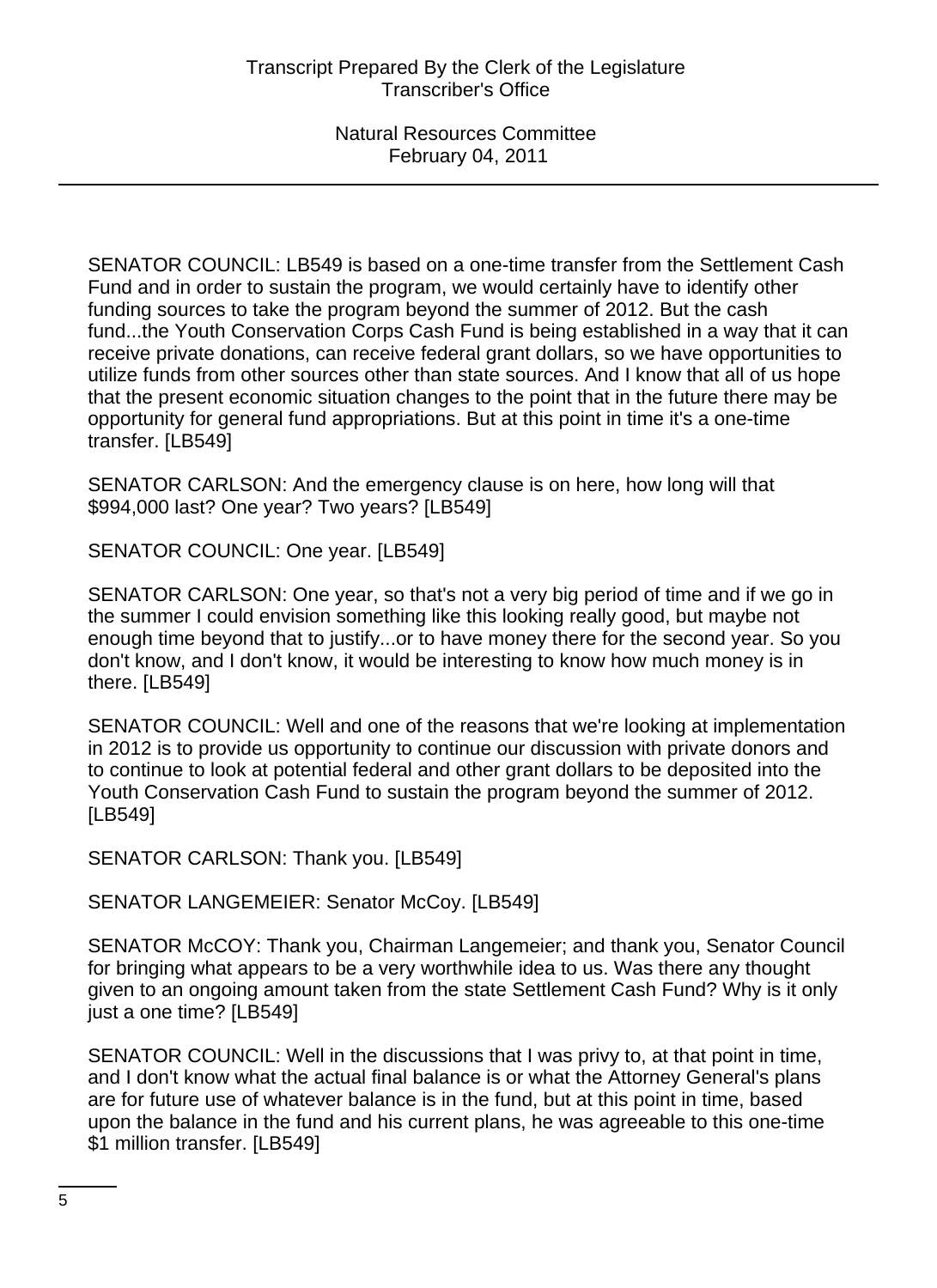SENATOR McCOY: Thank you, and maybe by a clarifying question, I noticed on the fiscal note it says that the estimate from the Game and Parks Commission does not include the provisional lodging or noon meals. Maybe I got confused. Did you say earlier it does include that in your opening testimony? [LB549]

SENATOR COUNCIL: And maybe...and Senator Langemeier is going to help too, but at the time the fiscal note was developed, it was...that they were not going to be...they weren't going to be treated as employees. So it says that it doesn't include funds for meals. But in rearranging the program, there would be enough out of the \$1 million to provide meals. [LB549]

SENATOR McCOY: And the last question I would have would be, have you gotten any indications of any private sources that would be able to help perpetuate this program into the future beyond this one year? You mentioned, and obviously it's written with the ability to accept... [LB549]

SENATOR COUNCIL: We've been in conversation; we don't have any firm commitments and would not feel comfortable at this time disclosing the parties that have been engaged in discussion. But we have had discussions with some private funding organizations who see the value of this program and would be interested in providing some support into the future. [LB549]

SENATOR McCOY: Thank you. [LB549]

SENATOR LANGEMEIER: Just to, Senator Council, we had a little discussion. To follow up on that fiscal note, as we've looked to come up with the million dollars, the intent was to have housing was to have the food issue all in there. But due to the nature of the employees, the bill does not allow that. So we do have to amend it to get to what we projected here and that's what the fiscal office was trying to tell us. [LB549]

SENATOR COUNCIL: Right. We have to state that they are employees only for certain purposes so that they can use the money from the \$1 million for meals and lodging if necessary. [LB549]

SENATOR LANGEMEIER: And I am surprised that after we've had this discussion, how many people have come out of the woodwork saying this could be really big. [LB549]

SENATOR COUNCIL: Oh, I mean, so many e-mails that I have received; and with particular emphasis on the aspect of the program that will provide these young people an opportunity to be out in nature and to learn about natural resources and conservation methods and I'm just getting quite a bit of e-mail support for the bill. [LB549]

SENATOR LANGEMEIER: And we might get more of our parks mowed and we've been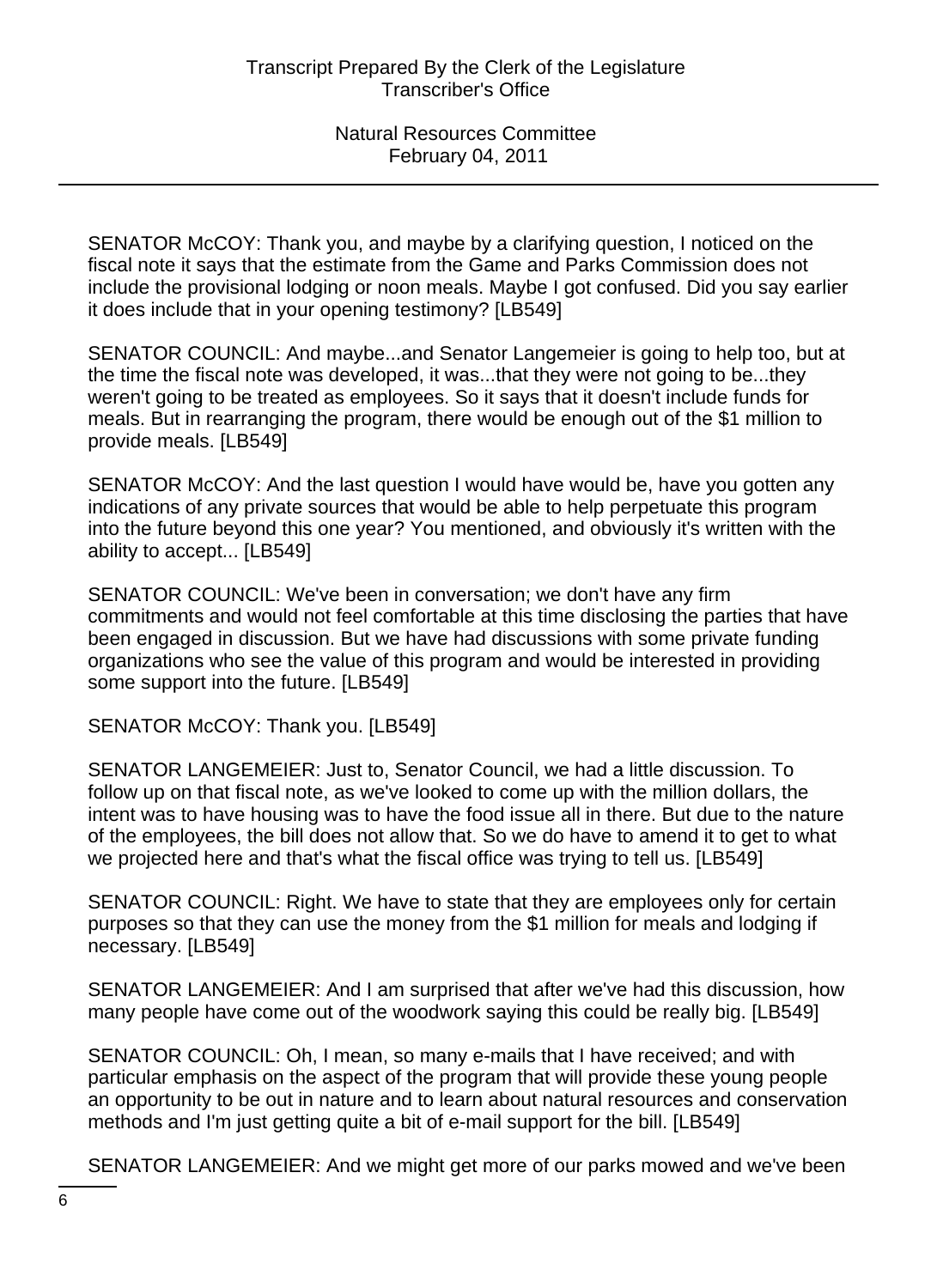talking about that the last few days too. [LB549]

SENATOR COUNCIL: Exactly. Parks mowed and new hiking trails built. [LB549]

SENATOR LANGEMEIER: You bet. Senator Haar. [LB549]

SENATOR HAAR: Our questions, and mine too, is centered on the cost of this, but obviously these are work crews. [LB549]

SENATOR COUNCIL: Yes. [LB549]

SENATOR HAAR: And they're going to be doing...improving Nebraska's parks, right? [LB549]

SENATOR COUNCIL: Yes. And in fact, during my conversation with Mr. Amack two years ago, he can take you out and point to hiking trails and bridges that were constructed under the original Youth Conservation Corps which was a federally funded program. [LB549]

SENATOR HAAR: Thank you. [LB549]

SENATOR LANGEMEIER: Any other questions? Seeing none, thank you very much. [LB549]

SENATOR COUNCIL: And, Senator Langemeier, since my committee is meeting, I will...I'd like to stick around a little bit, but I'll be waiving closing. Thank you. [LB549]

SENATOR LANGEMEIER: Okay. Sounds good. You've heard the opening on LB549. We'll now move to proponents, those that would like to wish to testify in support. Good afternoon. [LB549]

JIM SWENSON: Good afternoon. Chairman Langemeier and members of the Natural Resources Committee, my name is Jim Swenson, J-i-m S-w-e-n-s-o-n. I currently serve as the east region parks manager for the Nebraska Game and Parks Commission and I'm here today representing the commission and registering support for LB549 introduced by Senator Brenda Council. Senator Council did a wonderful job of explaining the program. LB549 is designed to create the Youth Conservation Program for Nebraska which will provide for structured employment opportunities and hands-on learning experiences for young adults who are identified as at risk and in need of direction towards a positive path in life. We agree that the program can provide work experience and job-skill development, as well as instill positive work ethics in its participants. The proposed program is similar in scope to the Federal Youth Conservation Corps Program that was implemented in the 1970s, a program that had a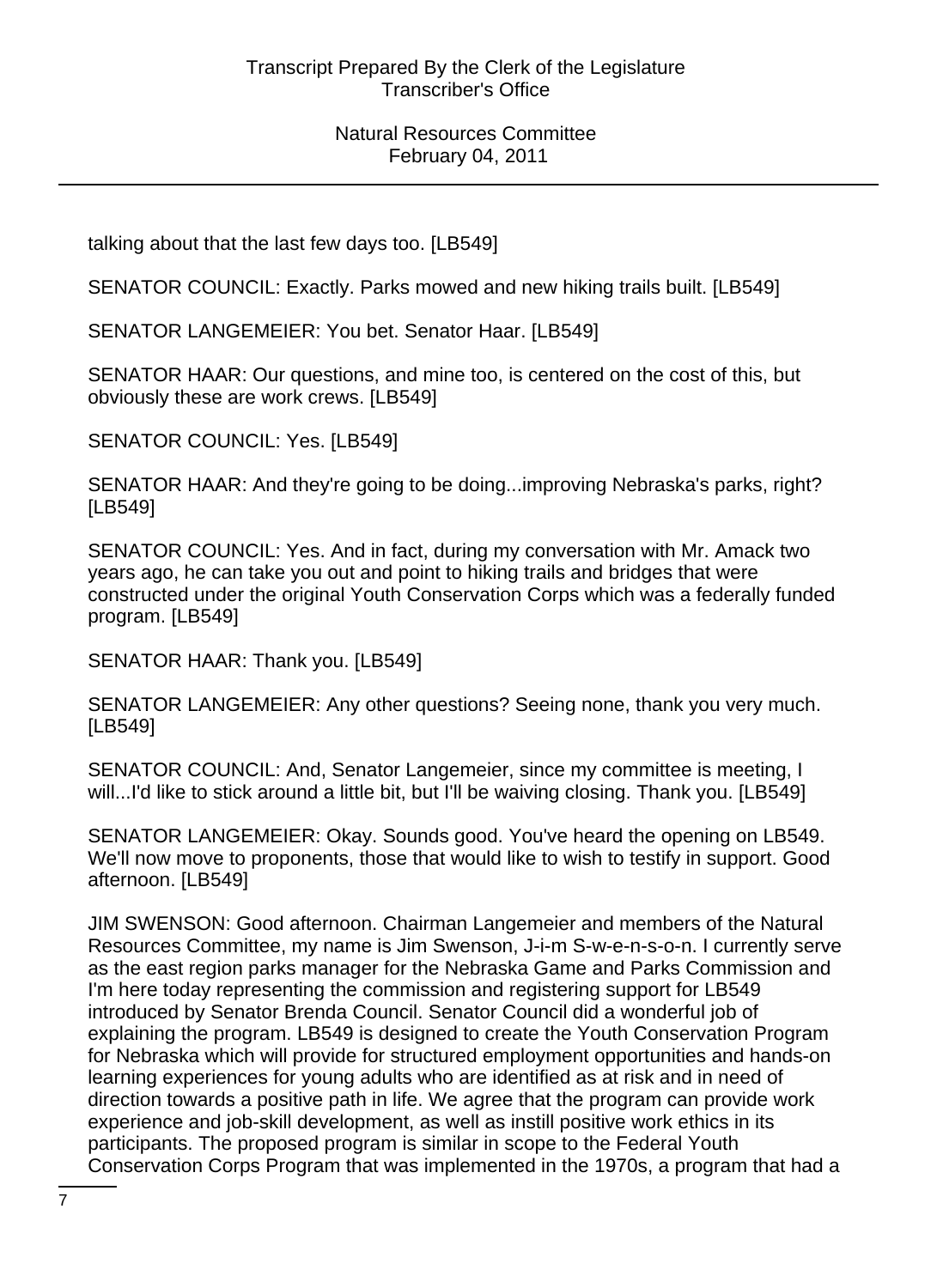## Transcript Prepared By the Clerk of the Legislature Transcriber's Office

Natural Resources Committee February 04, 2011

beneficial impact upon outdoor resources and was a positive influence for program participants. Given that the proposed program will also work towards conserving or developing natural resources, we perceive similar results with this program and hope that participants will develop a greater appreciation for our natural environment, perhaps seeking to follow a career path in outdoor recreation or conservation professions. LB549 identifies the Nebraska Game and Parks Commission as the lead agency for this program. This is a reasonable fit considering our workforce needs and our ability to provide a diverse array of work opportunities within our network of parks and wildlife management areas across the state of Nebraska. Furthermore, we advocate for programs designed to educate individuals and build self-esteem and we proactively administer numerous outdoor education and skills programs that work towards that objective. Our 20-year recruitment development retention program which we call with the acronym RDR, is designed to increase participation in outdoor activities and currently guides our efforts. The Youth Conservation Program reflects similar objectives and a common positive outcome. Any program that invests in our youth and challenges them to work towards a better future is a step in the right direction. The Nebraska Game and Parks Commission maintains a strong reliance upon partnerships to effectively carry out our mission. We acknowledge that success is best achieved when experts are involved in a collaborative venture. Although identified as the administrative lead for the youth program, we feel that LB549 provides us with the latitude to partner with the secondary education system and appropriate agencies of state government that are experienced with programs of this type and have personnel who are trained to address program and participant needs. We will solicit their assistance and hopefully benefit from existing templates for the various program protocols. Game and Parks is able to identify work projects and help coordinate logistics for meeting those project needs. I provide management oversight for a number of parks in eastern Nebraska and I, myself, see potential for utilizing this program at those venues. Thanks for the opportunity to testify on behalf of LB549. I can address any questions at this time. [LB549]

SENATOR LANGEMEIER: Very good. Are there any questions? Senator Haar. [LB549]

SENATOR HAAR: Yes, just briefly; would young people in this program leave the summer program with cash in their pocket or does this really just cover the cost of their time? [LB549]

JIM SWENSON: It's intended they leave the program with cash in their pocket, yes. It provides a type of incentive and encouragement that would, you know, encourage them to continue in an employment effort as well, so, they would leave with cash in pocket. [LB549]

SENATOR HAAR: Okay, thank you. [LB549]

SENATOR LANGEMEIER: Senator Carlson. [LB549]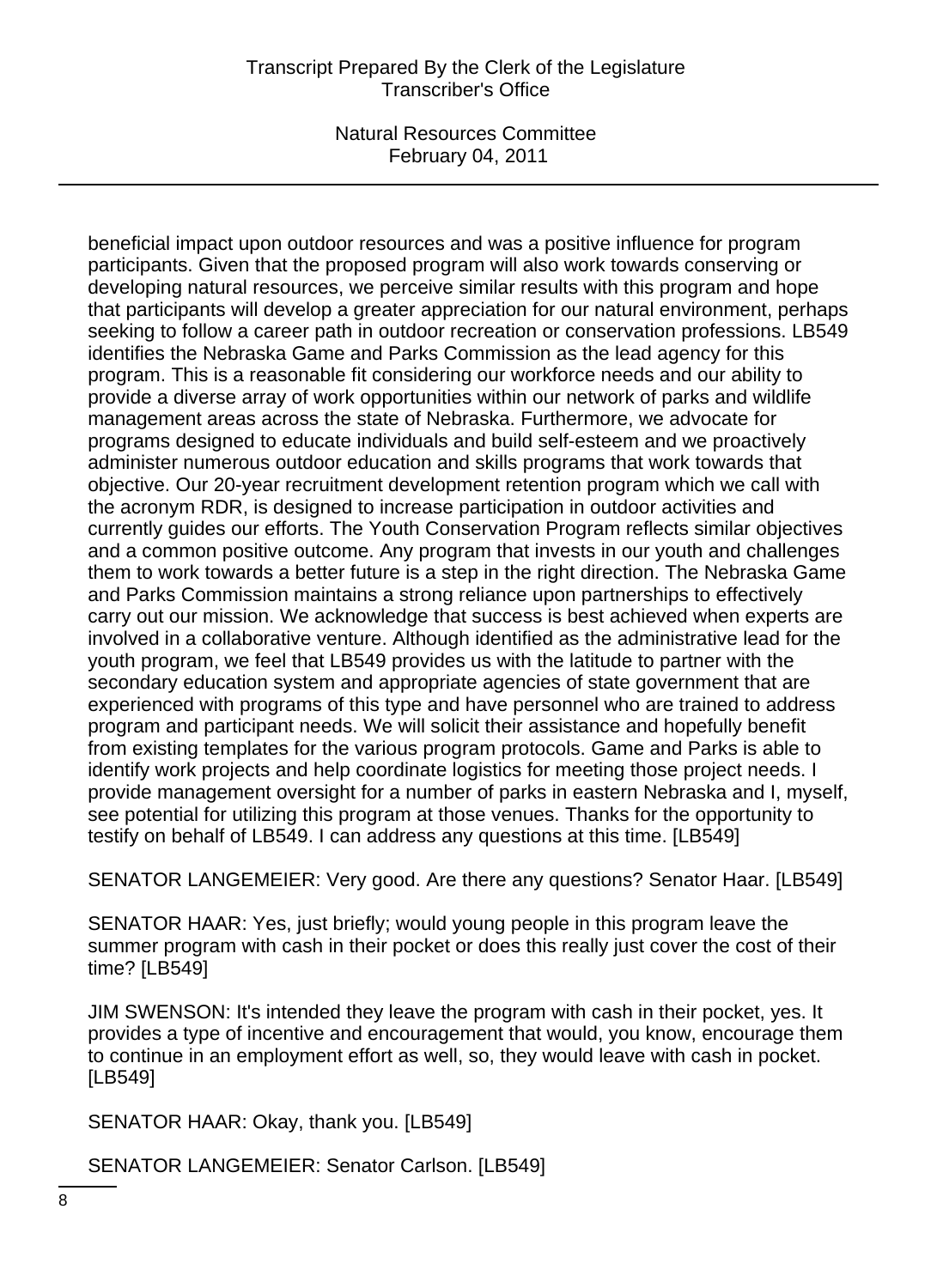SENATOR CARLSON: Thank you, Senator Langemeier. It would seem like quite a bit of this would involve...to be successful and to have the young people at the right place at the right time to do what they're supposed to do, it's going to involve being away from home and overnight. Would you say that would be the majority of the time? [LB549]

JIM SWENSON: It depends on the location in the state that the work group is being utilized. There will be opportunities to be close to home to where it's just day travel from time to time. But there will also be opportunities in remote areas of the state in park and wildlife areas where they may have to stay overnight. So, yes, that consideration must be made. [LB549]

SENATOR CARLSON: Yeah, if it was at Mahoney, that wouldn't be an overnight probably. [LB549]

JIM SWENSON: Right. [LB549]

SENATOR CARLSON: But it would seem like in order for this to be successful, those that are in a position of leadership and supervision, those are key people. [LB549]

JIM SWENSON: Yes, they are. [LB549]

SENATOR CARLSON: And part of it would be what happens between 6:00 A.M. and 6:00 P.M. as far as the work is concerned, but then if they're gone, what happens between 6:00 P.M. and 6:00 A.M., where the supervision would be maybe more critical than during the day? But I could see if that were done correctly, this could be a tremendous life-changing experience. [LB549]

JIM SWENSON: We certainly recognize from former experiences with programs of similar nature that a lot of the success is centered on the leadership that comes with that program and we're sensitive to that demand. We'll use our expertise as well as other agencies that can help us address those very needs to build the best program possible. [LB549]

SENATOR CARLSON: Good. Thank you. [LB549]

SENATOR LANGEMEIER: Any other questions? Seeing none, thank you very much. Well done. [LB549]

JIM SWENSON: Thank you. [LB549]

SENATOR LANGEMEIER: Further testimony of support? Welcome, Duane. [LB549]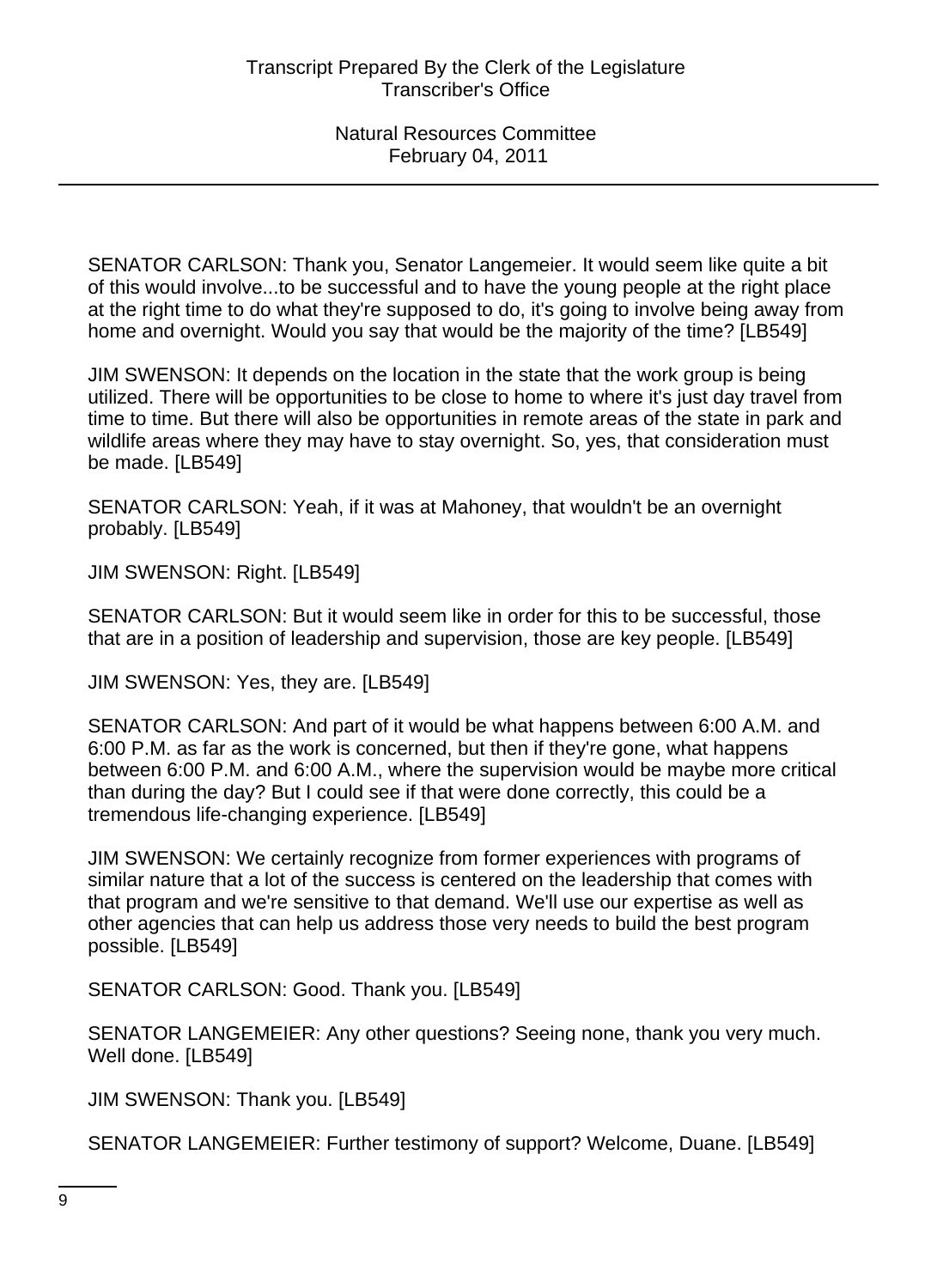DUANE HOVORKA: (Exhibit 4) Good afternoon, Chairman Langemeier, and members of the Natural Resources Committee. I'm Duane Hovorka, that's D-u-a-n-e H-o-v-o-r-k-a and I'm here on behalf of the Nebraska Wildlife Federation to testify in support of LB549. Nebraska is a great state, but we're not without our problems. When I grew up in Lincoln in the 1960s, we didn't have cable TV or video games or i-Pads or personal computers and Al Gore hadn't even invented the Internet yet. So like most of my friends, I spent a lot of my free time outdoors. The creek at the end of our block was our playground and the rule was, be home by dark. That childhood and the holidays that I spent, and the summer days spent at my grandfather's farm near Palisade out in western Nebraska and my uncle's farms up in South Dakota really left me with an appreciation for the outdoors that I carry today. But things have certainly changed. Today kids in this country and in this state grow up indoors glued to TV screens, computer screens, video game screens. You have to push many kids outside just to get them to go outside. And that huge change in just a generation or two is really having some profound impacts. Childhood obesity is up, diabetes is up, we're raising a generation that's largely disconnected from our natural world around them. It's a challenge many of us have been working on, but there is certainly much more that needs to be done. We also have in our state some beautiful state parks and recreation areas. They're the crown jewels of what little public land we have in this state. And they're tremendous community assets. But with tight budgets we face an increasing challenge in maintaining trails and managing native prairies and woodlands and maintaining those cabins and the other buildings there, and in keeping our parks attractive and useful. So I think you would agree with the current budget deficit that that challenge is going to get worse, not better in the next few years. We face a third difficult challenge, we have kids growing up in poverty and in some cases they are second or third generations living in poverty. They live in poor neighborhoods where there are few jobs, few opportunities. Some have never been outside their city and some not even outside their own neighborhood. And these kids are growing up in different places, in north Omaha, in Grand Island, on the reservations in northern Nebraska, and elsewhere across our state. They need hope, but they need more than hope. They need job skills; they need training; they need on-the-job experience that they can put on a resume. And perhaps as much as anything, they need to spend some time outside their own neighborhoods to see that there's a world outside that's very different than the street they grew up on, to believe that their life doesn't have to be defined by the drugs, alcohol, poverty, or violence that may be around them. They need to believe that things can be different and that they can make a difference. So I'm very pleased to be here to support LB549 which would address all three of these important challenges by taking at-risk youth, introducing them to the natural world, giving them some on-the-job training, some real world job skills and some work experience. This program could be a real catalyst for some of these kids. It could broaden their perspective on the world and on the role they could play in it. And at the same time, the Youth Conservation Program would help us maintain and improve parks and recreation areas all around the state and allow us to pass on to our kids these important natural assets that in at least as good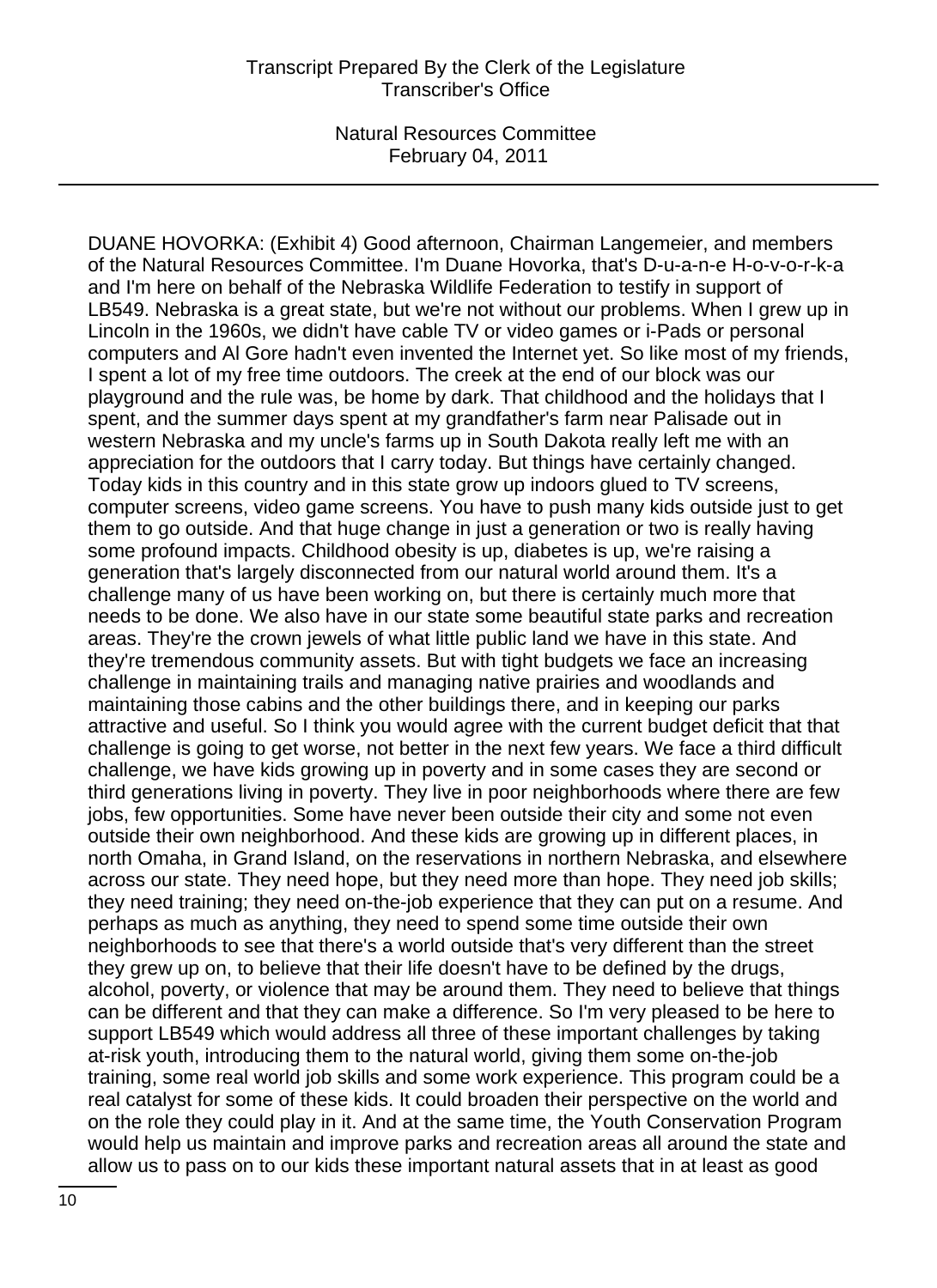condition as they are now. So thanks to Senator Council for bringing this important idea to the Legislature and we ask you to advance LB549. I'd be glad to answer any questions. [LB549]

SENATOR LANGEMEIER: Thank you. Are there any questions? Seeing none, thank you very much, well done. [LB549]

DUANE HOVORKA: Thank you. [LB549]

SENATOR LANGEMEIER: Further testimony in support? Seeing none. Is there any testimony in opposition? Seeing none, is there any testimony in a neutral capacity? Seeing none, Senator Council, do you want to close? [LB549]

SENATOR COUNCIL: Senator Langemeier, I waive closing, but I do...it was brought to my attention and I just want to recognize that there is an individual in the room who is a product of the '70s Youth Conservation Corps and I couldn't encourage her to testify. She's here on another bill, but she came up to tell me how much she benefitted from having participated in the Youth Conservation Corps that was maintained and operated in the state in the '70s. Would you just stand if you won't testify. [LB549]

\_\_\_\_\_\_\_\_\_\_\_\_: And more so than what the state benefitted (inaudible). [LB549]

BRENDA COUNCIL: So thank you. [LB549]

SENATOR LANGEMEIER: Very good. And I just want to add one comment. There was a question to those funds of what they could be spent on. We found that out; it's for the benefit of the state of...it can be spent for the benefit of the state of Nebraska and general welfare of our citizens. That's the only restriction. Thank you very much. [LB549]

SENATOR COUNCIL: Thank you again, Senator Langemeier. [LB549]

SENATOR LANGEMEIER: That concludes the hearing... [LB549]

SENATOR HAAR: Senator Langemeier. There was a letter in this section that really looked weird. It's in opposition and I'm sure it should be LB529 and not... [LB549]

SENATOR LANGEMEIER: It is, it is...they misstyped the letter so we can move that to a different bill on a different day. That concludes the hearing on LB549. Senator Schilz is here and we will recognize him to open on LB105. [LB549]

SENATOR SCHILZ: Thank you, Senator Langemeier, and members of the Natural Resources Committee. My name is Ken Schilz, spelled K-e-n S-c-h-i-l-z and I represent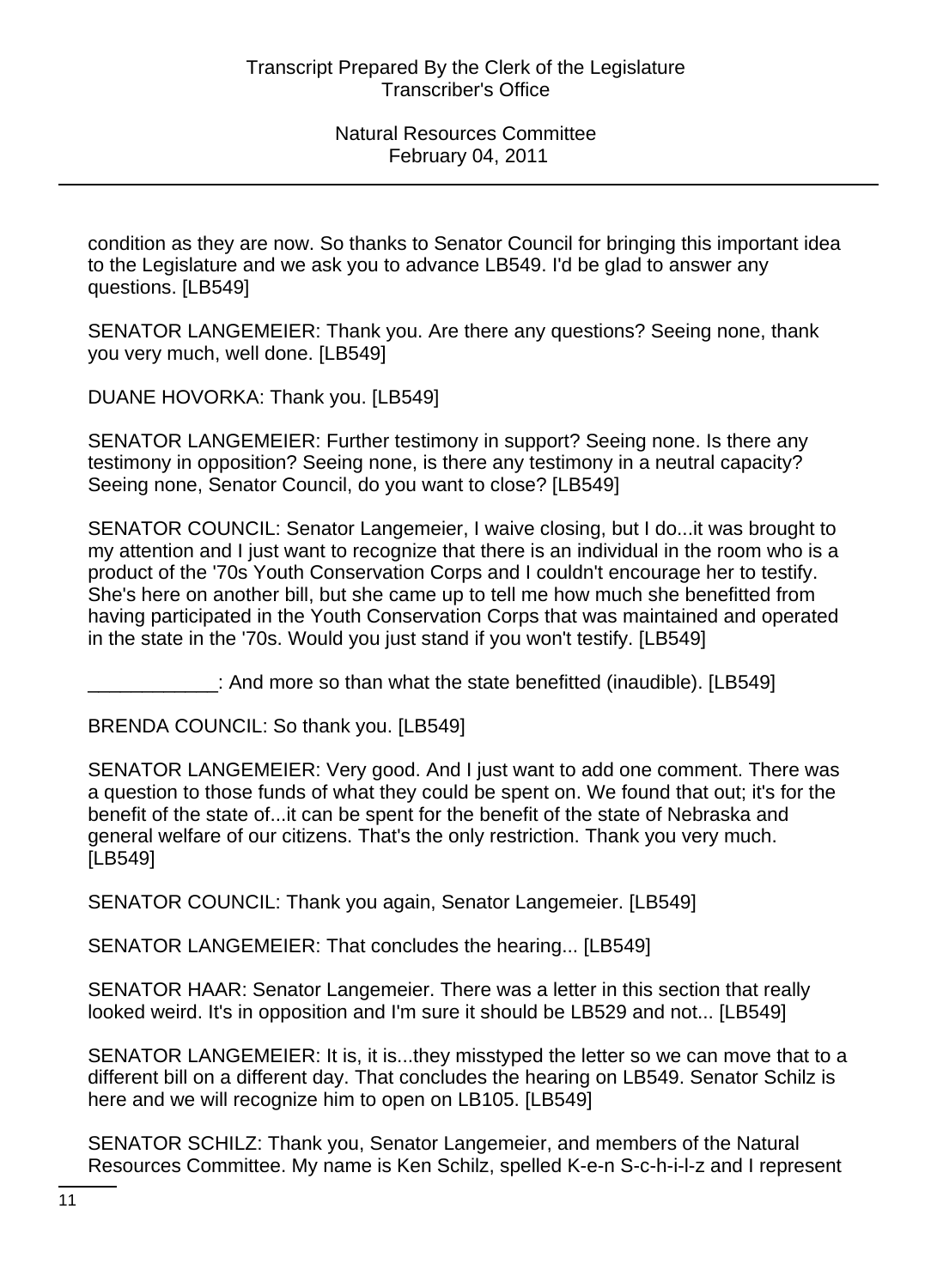the 47th Legislative District. Today I'm introducing LB105. And before I get started I would like to take a minute to thank Herb Angell from Game and Parks for providing great information to the committee about boating education. I hope you all had a chance to look into that information from the interim study this summer. Herb has worked in this area for many years and is here today to share his testimony and expertise and answer any questions that I may not be able to. As you know, I'm a native of Ogallala, which is home of Lake McConaughy. Each year we always see the boating accidents, casualties and fatalities that happen. The following testimony will give you a better picture of the details of these accidents and what we think we can do to help curb some of those. Mandatory boating education options are available for states to implement. The one...this bill that we'll have today, we'll use the 'born on" or "after date" of the boat operator so I think the date we have in there is 1985 where we'll start, so anybody that's 26 or under will have to comply. Currently, 47 of the 56 states and territories have some type of mandatory boating education in place. Those states who have already implemented mandatory boating education have shown an overall decrease in the number of fatalities per 100,000 registered boats. For instance, states which have had mandatory boating education in place for at least the last 20 years have an average of 3.89 fatalities per 100,000 registered boats. States which have had mandatory boating education in place for 10 to 19 years have a slightly higher average of 5.5 fatalities per 100,000. And states which have had mandatory boating education in place for 1 to 9 years have an even higher average of 6.68 fatalities per 100,000 registered boats. States which have no mandatory boating education in place have an average of 12.28 fatalities per 100,000 registered boats. Currently, Nebraska law requires boaters under the age of 18 to take a mandatory boating education course. There will be testimony to follow that will show you the statistics of how boating accidents have decreased in that range since implementing the boating education courses. However, there is still a number of boating accidents occurring in older adults. Educating individuals on motor boats and the capacity they have to cause disastrous accidents when not operated properly can only help eliminate the fatalities we have each year. There's an example of boater education in place at several private lakes whose associations require all boaters to take a boater education course. The accidents at these lakes, though they may be smaller than like a lake like Lake McConaughy, are very rare. The program these associations implement is the same course I'm suggesting be implemented through this bill. The cost is minimal. As I said before, there's testimony that follows that will be able to give you more specific information on cost efficiency and staffing needed to accommodate mandatory boating education. With that I would encourage you to support LB105. Thank you for your time and I would be happy to answer any questions. [LB105]

SENATOR LANGEMEIER: Very good. Are there any questions for Senator Schilz? Seeing none, very good. [LB105]

SENATOR SCHILZ: Thanks. [LB105]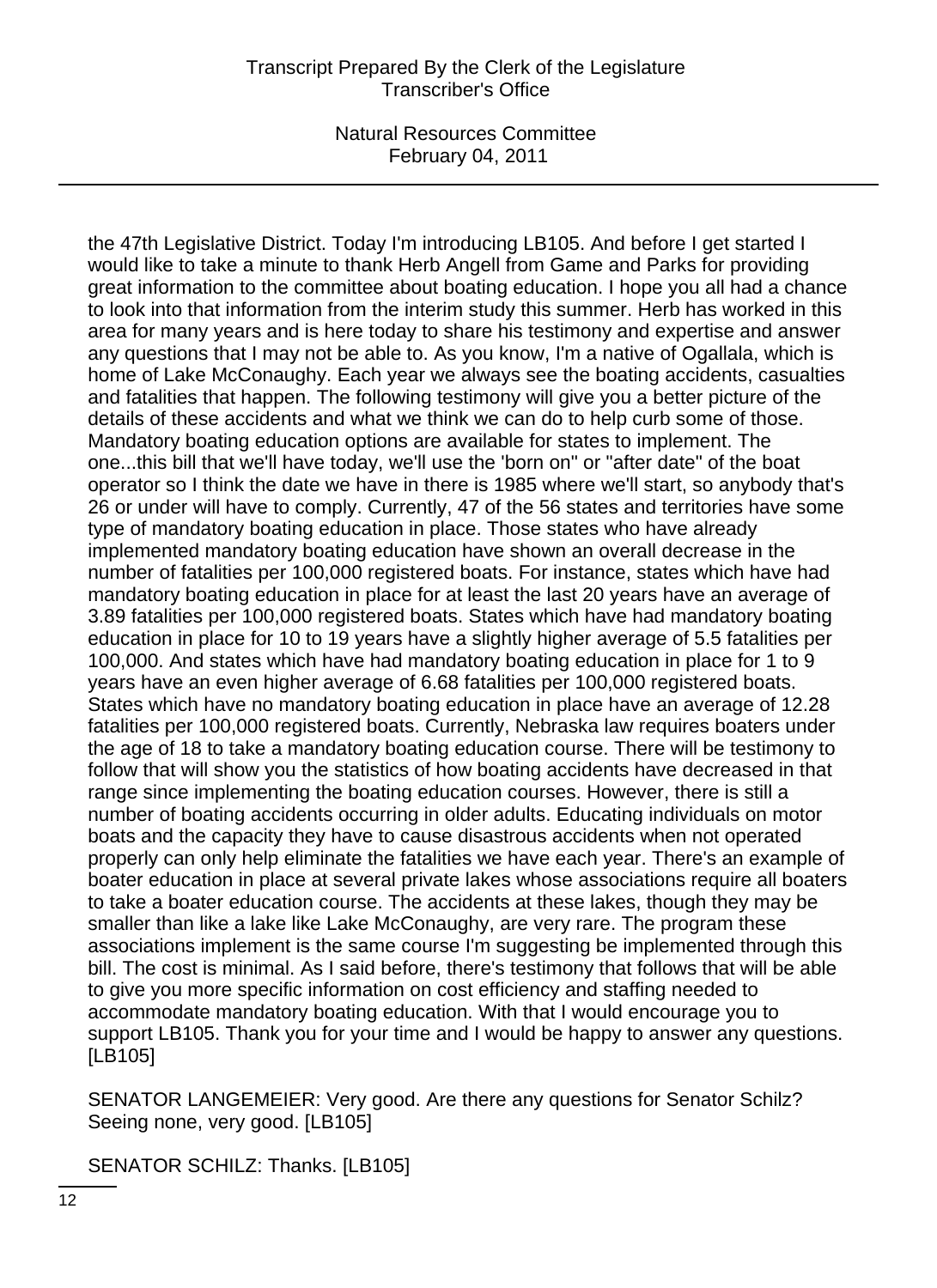SENATOR LANGEMEIER: We'll now move to proponents, those that wish to testify in support of LB105. Good afternoon and welcome back. [LB105]

HERB ANGELL: Thank you, Senator Langemeier, and good afternoon, members of the Natural Resources Committee. My name is Herb Angell, H-e-r-b A-n-g-e-l-l and I'm the state boating law administrator. I'm employed by the Nebraska Game and Parks Commission. It's a great privilege to be here on behalf of the Game and Parks Commission to testify in support of LB105. I'd also like to thank Senator Schilz for introducing this important legislation. We feel that the key to boating safety is boating safety education. We just need to reduce boating accidents and injuries and fatalities. In fact, boating safety education on a national scene has proven just that, as Senator Schilz just mentioned. I'd like to start just by giving you a little bit of a historical...short historical background of boating safety in our state. Prior to the year 2000, the only requirement to operate a motor boat in our state was to be age 14 and be big enough to turn the key on and go. So at that time, we noticed that we were having about 50 to 60 boating accidents in the state and about half of those were jet ski accidents, or personal watercraft is the proper name. We brought the idea of boating safety education to the Legislature and the law was passed to mandate 14- and 15-year-olds to take a boating safety course prior to operating a personal watercraft, or a jet ski. In 2004, we realized that we were educating people to operate jet skis, but any 14-year-old could operate a 50-foot boat with the same requirement as before, be 14, turn on the key. Then in 2004, the Legislature mandated boating safety education for all boat operators under the age of 18. The first year that we had that, we realized a decrease of 19 percent accidents involving people in that age group. We continued to maintain those low numbers, as far as those people under 18, and in fact, we have not had a fatality involving anyone from that age group since we started doing it. I just think that's a pretty good record. Currently, the age group most accidents are caused by is the adult age group that's not required to complete boating safety education. LB105 would begin addressing this age group which statistically they're most likely to get in...be involved in a boating safety accident. In conclusion, I think you've heard me all before, especially at the interim hearing, but just to be brief about it, I just want to again thank Senator Schilz and his staff for bringing up this important legislation. Boater education has proved to be reducing accidents. It's currently required only for youth 14 to 17 years old. We believe that LB105 will begin to address the adult age group that is most likely to be involved in a boating safety...boating accident. Boater safety education is mandated by nearly all the states and they've experienced positive results. The concept, it's interesting, the concept is of mandatory boater safety education is already supported by the Nebraska Lakes Association and many of the private lakes in the state, including Capitol Beach right out here out the edge of town, require every single person on their lake, regardless of their age, to have boating safety education. And we certainly continue their efforts to maintain boating safety. That concludes my testimony. If you have any questions, I'll attempt to answer them. [LB105]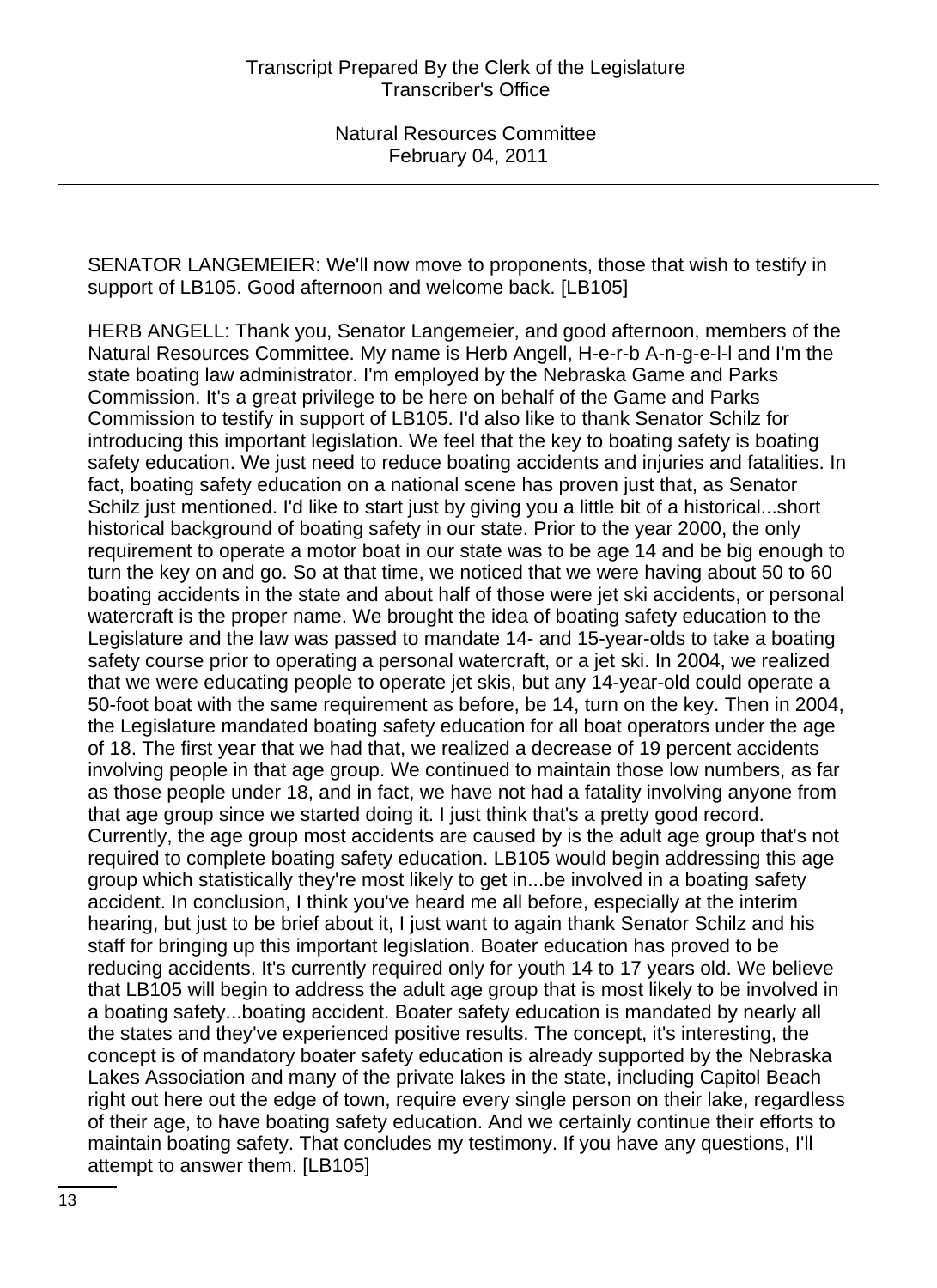SENATOR LANGEMEIER: Are there any questions? Senator Haar. [LB105]

SENATOR HAAR: Yes. Does the state play any role in training the trainers, or how is that done? Is it just fee based or what? [LB105]

HERB ANGELL: We have about 220 volunteer instructors and nobody teaches a boating safety class in Nebraska without us training them first. So when...and we've got a really good group of people. We certify about 1,300 people a year which is two times more than what Iowa does. We're pretty proud of that fact. [LB105]

SENATOR HAAR: Yeah. Is that at state expense or do those folks pay for the course? [LB105]

HERB ANGELL: By statute in 2004, the Legislature gave us the authority to charge up to \$10 per student. Many of our instructors teach it for free. Some of them teach it for \$5. [LB105]

SENATOR HAAR: Okay. [LB105]

HERB ANGELL: It varies from instructor to instructor. [LB105]

SENATOR HAAR: Thank you. [LB105]

SENATOR LANGEMEIER: Are there any other questions? I do have one. You said we went in 2004 to require training on all boats, boats and jet skis. So now that we've been doing that, basically eight years, a lot of our boaters from ages 18 now up to 26 should be trained. Do we see a lot of people coming new into boating at age 22 or 19? Do we see a lot of people going out buying boats and saying let's go boat? [LB105]

HERB ANGELL: I think the folks that...the folks that are likely purchasing boats are people that are earning enough money to do it. So I'm thinking along the lines of 25-, 35-year-olds. People under that age, they've got a lot of other things that they have going on. But if they have the opportunity to operate a boat, they would. I think that this "born after date", that Senator Schilz recommended was...if you look, hypothetically, the people that we were educating in 2004 that are 17 and 18 years old, fit this age group now. So the impact on our program is going to be very little. And we can absorb that little bit. [LB105]

SENATOR LANGEMEIER: Okay. Any other questions? Seeing none, thank you very much for your testimony. [LB105]

HERB ANGELL: Thank you very much. [LB105]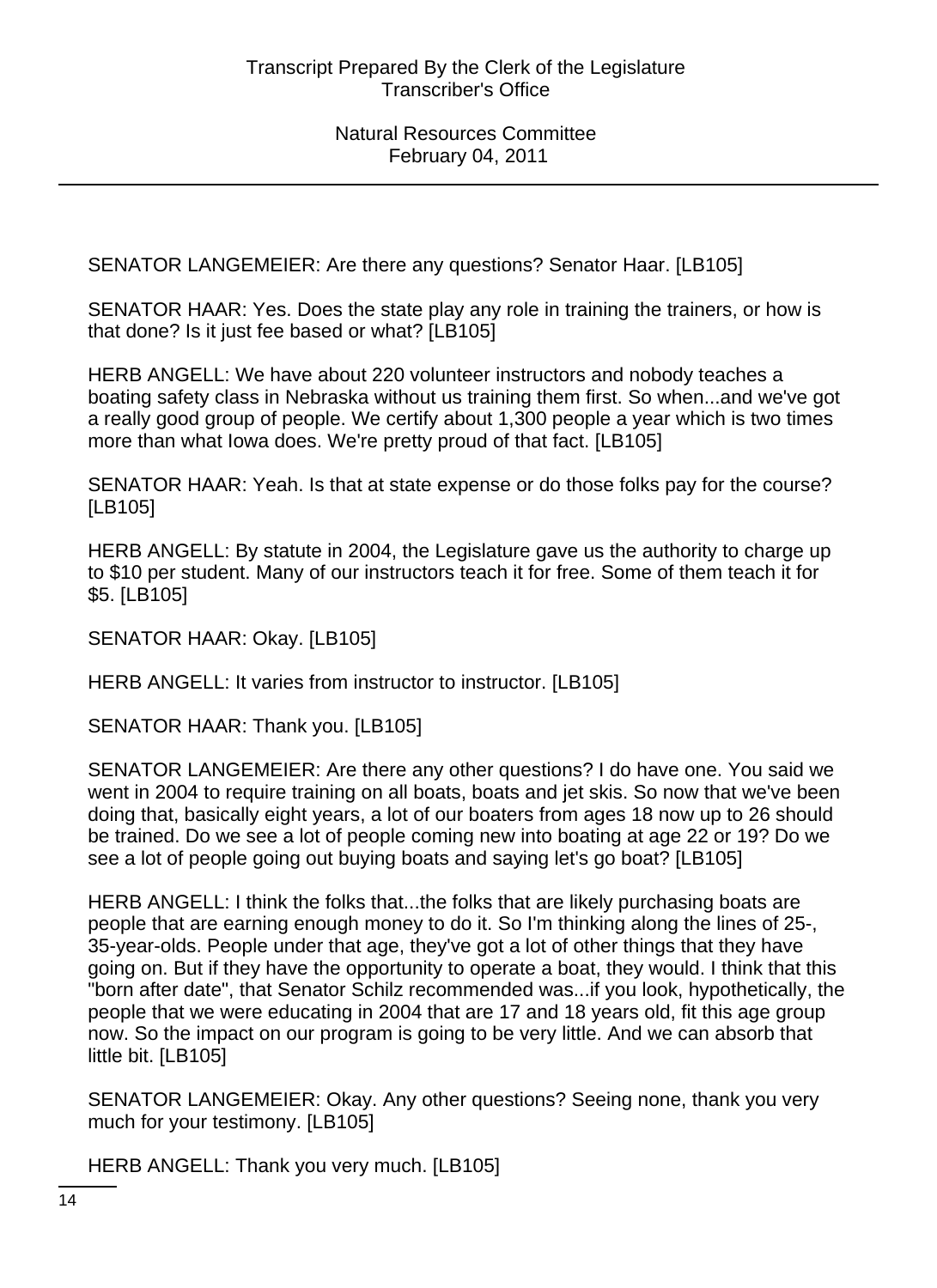SENATOR LANGEMEIER: (Exhibits 5, 6, and 7) Further testimony in support of LB105? We do have a couple letters. We have one from the National Transportation Safety Board. We have one from Joe Herrod from the Nebraska Council of Sportsmen's Clubs and Susan Smith from Omaha in support of LB105. Is there anyone here that would like to testify in opposition to LB105? Seeing none. Is there anyone that would like to testify in a neutral capacity? Seeing none. Senator Schilz waives closing. That concludes the hearing for LB105. Very good. Now we will open up the hearing on LB697. Senator Coash, welcome to the Natural Resources Committee. [LB105]

SENATOR COASH: (Exhibit 8) Thank you. It's my first time here. Well thank you, Chairman Langemeier and members of the Natural Resources Committee. For the record my name is Colby Coash, C-o-a-s-h and I represent Legislative District 27 here in Lincoln. I'm here to introduce LB697. LB697 creates an appeals process for hunters who want to obtain a Nebraska hunting permit but have suspended or revoked permits in other states pursuant to violations committed in those states. This bill allows them to appeal to the Nebraska Game and Parks for a hunting permit here in our state. It's very good that we have reciprocity with other states with regard to our hunting laws, but I felt it was important that we give the Game and Parks a tool to evaluate that. As I began to research other states and their hunting laws, I was able to find out, and let's pass these out to the committee, that there are several violations that you can lose your license for in another state that you might otherwise be able to keep if you did the same thing here. So I'd like to highlight some elements of this bill which are local control, transparency, and accountability. LB697 allows for local control and discretion by the Game and Parks. Some states suspend hunting permits only for minor violations which would not necessarily forbid them from hunting in Nebraska. This bill allows our authorities to dictate who may hunt within our borders. Nebraska may be at the mercy of other states' laws whether we agree with them or not. And those are some examples that I passed out. This bill provides Nebraska with transparency and oversight of hunters who would operate clandestinely due to their revoked permits in other states. And finally this bill provides accountability as Game and Parks can obtain information about the petitioner through the hearing process and can make judgments whether or not he or she is fit to hunt in our state. I want to be clear, this isn't about saying that if you lose your hunting rights in a different state that you should have them here. This is a mechanism for which that hunter can come to our state and say, let me tell you what happened and why I would like to hunt in your state and let the Game and Parks ultimately decide. I don't think there should be...I want to be clear, this isn't about excuses. If you hunt in another state you should know those state's laws. It is that hunter's responsibility, but I do believe that when it comes to our state that discretion and some judgment is warranted. And so that is the reason for bringing this bill. You should have a letter of support from the sportsmen's who were unable to testify today. So I wanted to make sure you had that. And I'll close and see if there are any questions. [LB697]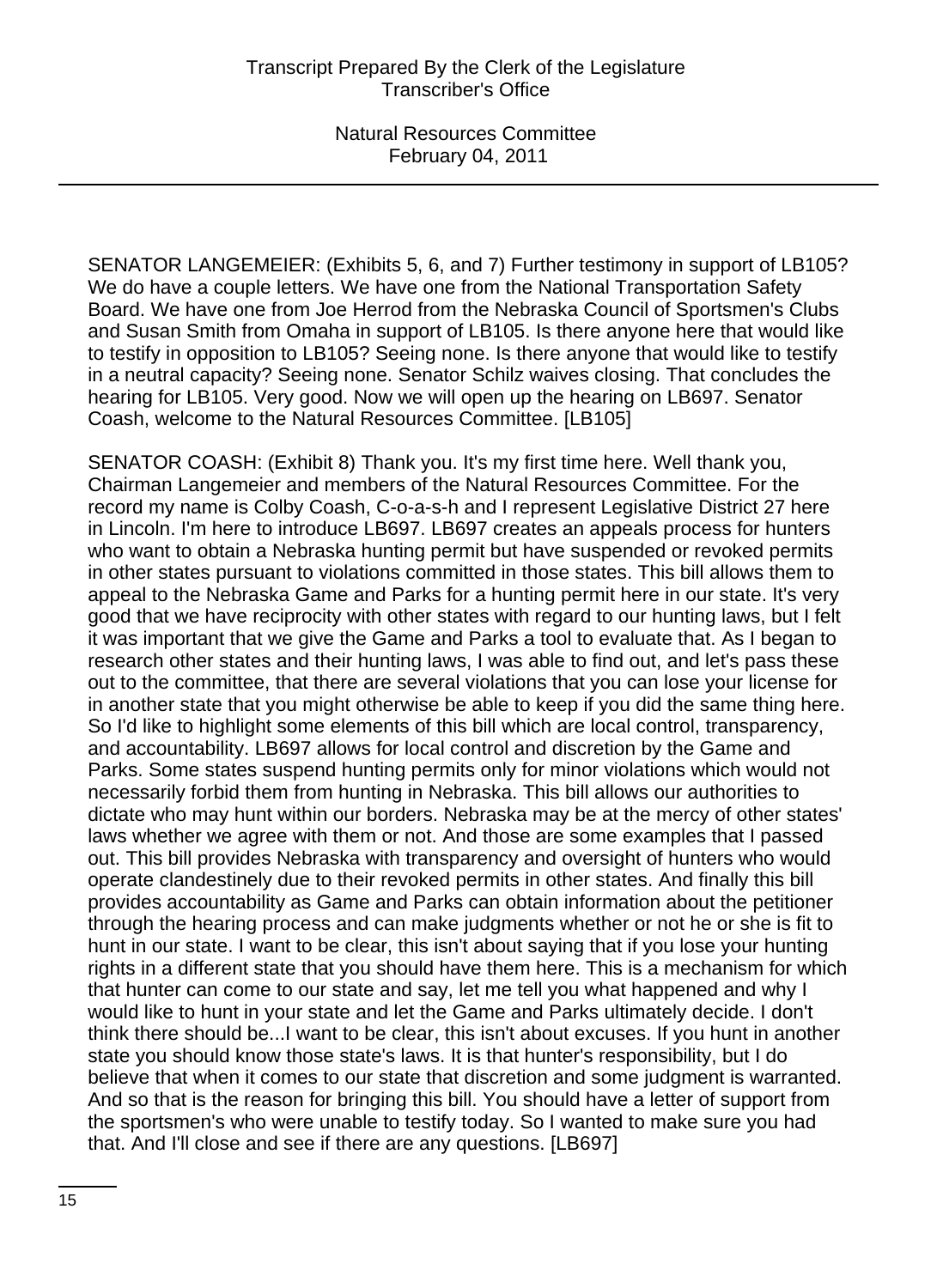SENATOR LANGEMEIER: Very good. Are there any questions? Senator Carlson. [LB697]

SENATOR CARLSON: Thank you, Senator Langemeier. Senator Coash, I was kind of looking here, and if you said this, I'm sorry, but how did you come about this bill? [LB697]

SENATOR COASH: Well I became aware of instances where other states have passed hunting laws that are much more prescriptive than what we have and that if a hunter had his license suspended, they thought, well, they maybe could come here, but found out that because we have reciprocity they wouldn't be able to. And so that kind of pulled a string for me and I started to do a little bit of research about what other states are doing and how they may be very different than what Nebraska is doing and that was where this came from. [LB697]

SENATOR CARLSON: Okay. Thank you. [LB697]

SENATOR LANGEMEIER: Are there any other questions? Senator Coash, in our law, in our reciprocity with other states, it's my understanding that it's very cut and dry. [LB697]

SENATOR COASH: That's right. [LB697]

SENATOR LANGEMEIER: If you were suspended there, you don't get one here. [LB697]

SENATOR COASH: That's correct. It's cut and dry. There's a compact which Nebraska does not belong to, but we do have in our statute that we recognize other states' hunting laws. And I think we should. And I would never say we shouldn't, you know, if somebody is a bad actor in one state, we don't want them here. But I do think we can give the Game and Parks some discretion to decide, you know what, there are circumstances here we ought to consider and this bill just gives a process for them to bring that forward. Because right now there's nothing they can do, that's correct. [LB697]

SENATOR LANGEMEIER: Very good. Are there any other questions? Seeing none. Senator Coash, thank you very much. [LB697]

SENATOR COASH: Thank you. [LB697]

SENATOR LANGEMEIER: (Exhibits 9 and 10) You have heard the opening on LB697. We will now take testimony for those in support or proponents to LB697. Seeing none. Is there...oh, I've got...I do have two letters, one from the Nebraska Sportsmen's Foundation, and one from the National Rifle Association in support of LB697. We'll now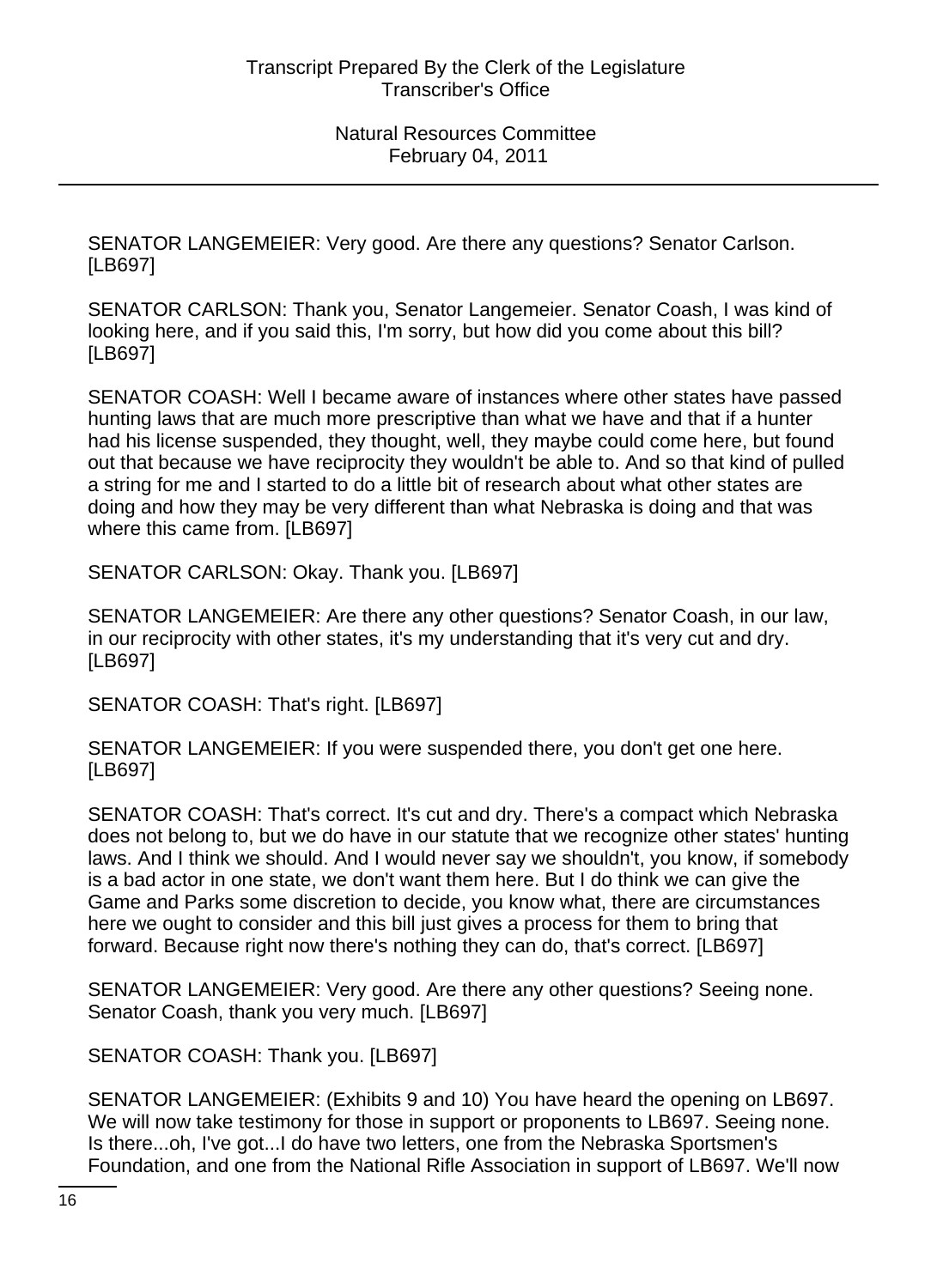go to those who would like to testify in opposition. Is there anyone that would like to testify in opposition of LB697? Seeing none. Is there anyone who would like to testify in a neutral capacity on LB697? Welcome to the Natural Resources Committee. [LB697]

CRAIG STOVER: (Exhibit 11) Thank you. Senator Langemeier, members of the committee, my name is Craig Stover, C-r-a-i-g S-t-o-v-e-r and I'm the assistant administrator of law enforcement for the Nebraska Game and Parks Commission. The commission recognizes that this bill is important to Senator Coash and we're hopeful that what you hear from me today reflects our neutral position on this bill, but we do have a few concerns. Our primary concern revolves around the potential number of hearings that may possibly have to be held. We attempted to establish the number of people that could possibly be affected by this and in doing so we attempted to get the numbers from the Wildlife Violator Compact that was mentioned earlier. I've got a map here that illustrates what we're talking about. There's 36 states that are a member of the Wildlife Violator Compact and all the states west of the Mississippi belong to this group with the exception of the state of Nebraska. Nebraska kind of sits on an island out there. The compact exchanges information back and forth between member states. They recognize each other's revocations and you can access their database to determine whether somebody is revoked or not. Since Nebraska is not a member of this compact, we were able to talk with the state of Iowa and the state of Iowa indicated that at any given point in time they have 1,500 residents that are under some sort of a suspension or revocation from their hunting and fishing privileges. So based on that particular number, if you calculate in there the 36 states, that puts it up around 54,000 people across the country. Now I don't think that figure is accurate because I don't think all of the states have as many revocations as what the state of Iowa has, but that was the only information that was available to us. I also know that not all of those 54,000 are going to attempt to come to the state of Nebraska in order to get...to seek hunting and fishing privileges. However, there's enough of them out there, and based on the number of phone calls that we have, the number of potential hearings could be fairly high out there. Our second concern is that we assume that the changes that are being proposed would only apply to court order revocations or suspensions from other states, but we have some concerns that it could be interpreted to question a suspension or revocation that was imposed by the state of Nebraska. And that's one situation that we would like to try to avoid. Lastly, in looking at the regulatory authority that's being granted to the commission under this bill, we wonder if the commission would have the authority to limit the number of hearings by possibly prescreening requests through an application or questionnaire process. If they failed to meet some criteria or if it was clear that they weren't probably going to get through the hearing, they could be denied at that level in order to minimize the impact on our commission meetings out there. That's all I have for you today. If you have any questions, I'll do my best to try to answer them. [LB697]

SENATOR LANGEMEIER: Very good. Are there any questions? Senator Carlson. [LB697]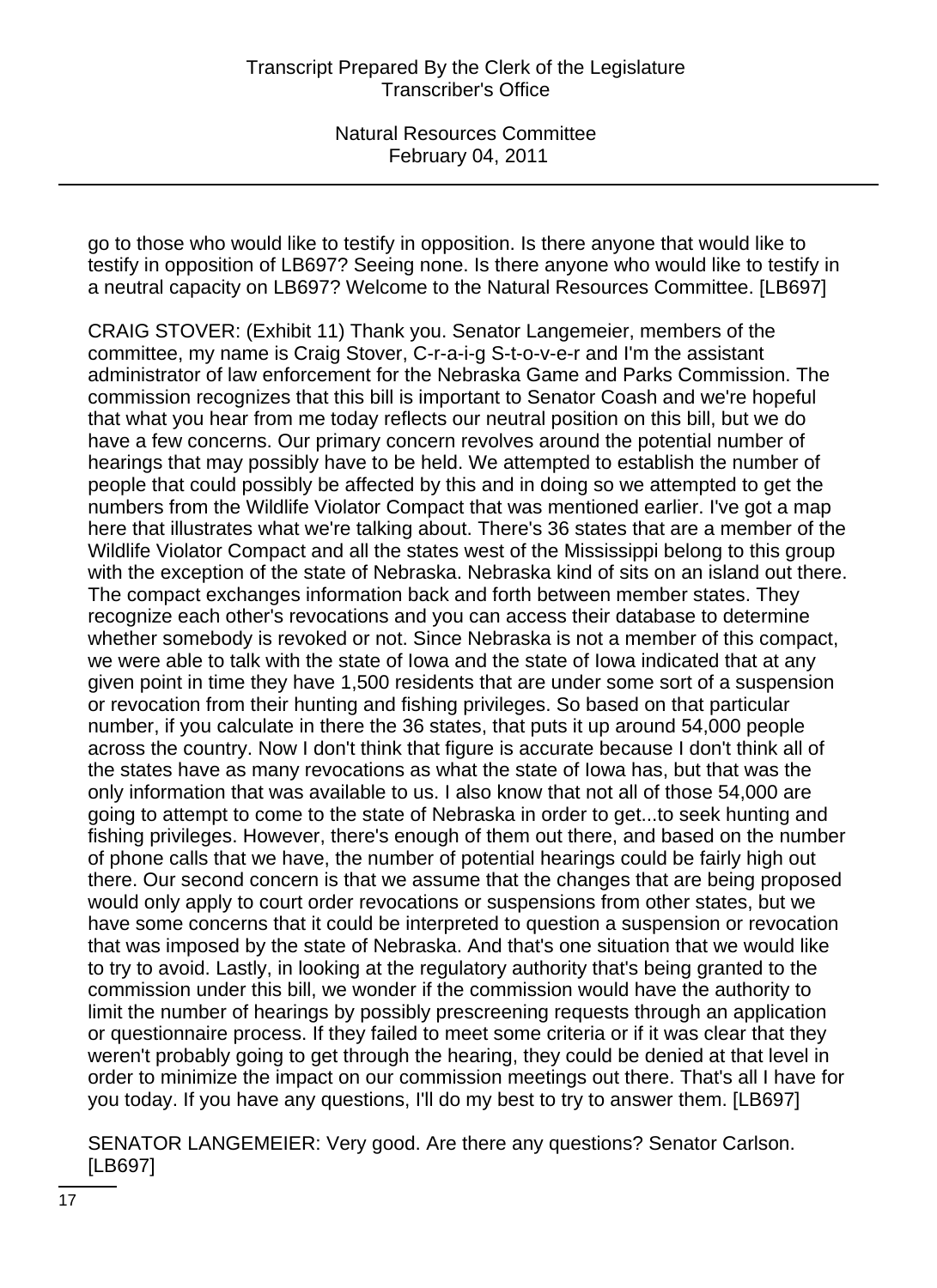SENATOR CARLSON: Thank you, Senator Langemeier. In your...I understand your neutral position here, could you see any advantages to Senator Coash's bill? Any advantages for the state of Nebraska? [LB697]

CRAIG STOVER: Well we're going to sell another permit for anybody that we would allow to come into this state and in addition to those permits, they're going to buy gas here and they're going to possibly pick up a motel room here and those types of things. [LB697]

SENATOR CARLSON: That would be the main plus that you would see? [LB697]

CRAIG STOVER: I would think so. We would be offering another opportunity for someone out there that at this moment didn't have an opportunity in those other 36 states. [LB697]

SENATOR CARLSON: Okay. Thank you. [LB697]

SENATOR LANGEMEIER: Senator Haar. [LB697]

SENATOR HAAR: This morning on the way to work, 12 deer went across the road right in front of me. And so the other benefit might be that help us cull our deer herd. [LB697]

CRAIG STOVER: That's possible. [LB697]

SENATOR HAAR: Yeah. They were going slow and I was going slow so it wasn't a problem. [LB697]

SENATOR LANGEMEIER: Are there any other questions? Well I appreciate your testimony and I think to make it optional for the Game and Parks to decide whether they want to have the hearing is kind of the intent, so we'll work on that as well. [LB697]

CRAIG STOVER: All right. [LB697]

SENATOR LANGEMEIER: Thank you very much, appreciate it. Are there any others that wish to testify in a neutral capacity? Seeing none. Senator Coash? [LB697]

SENATOR COASH: Briefly, am I the last one for today. [LB697]

SENATOR LANGEMEIER: You are it. You're the only thing keeping me from going home. (Laughter) [LB697]

SENATOR COASH: Okay, understood. Just to clarify, it is my intent that the Game and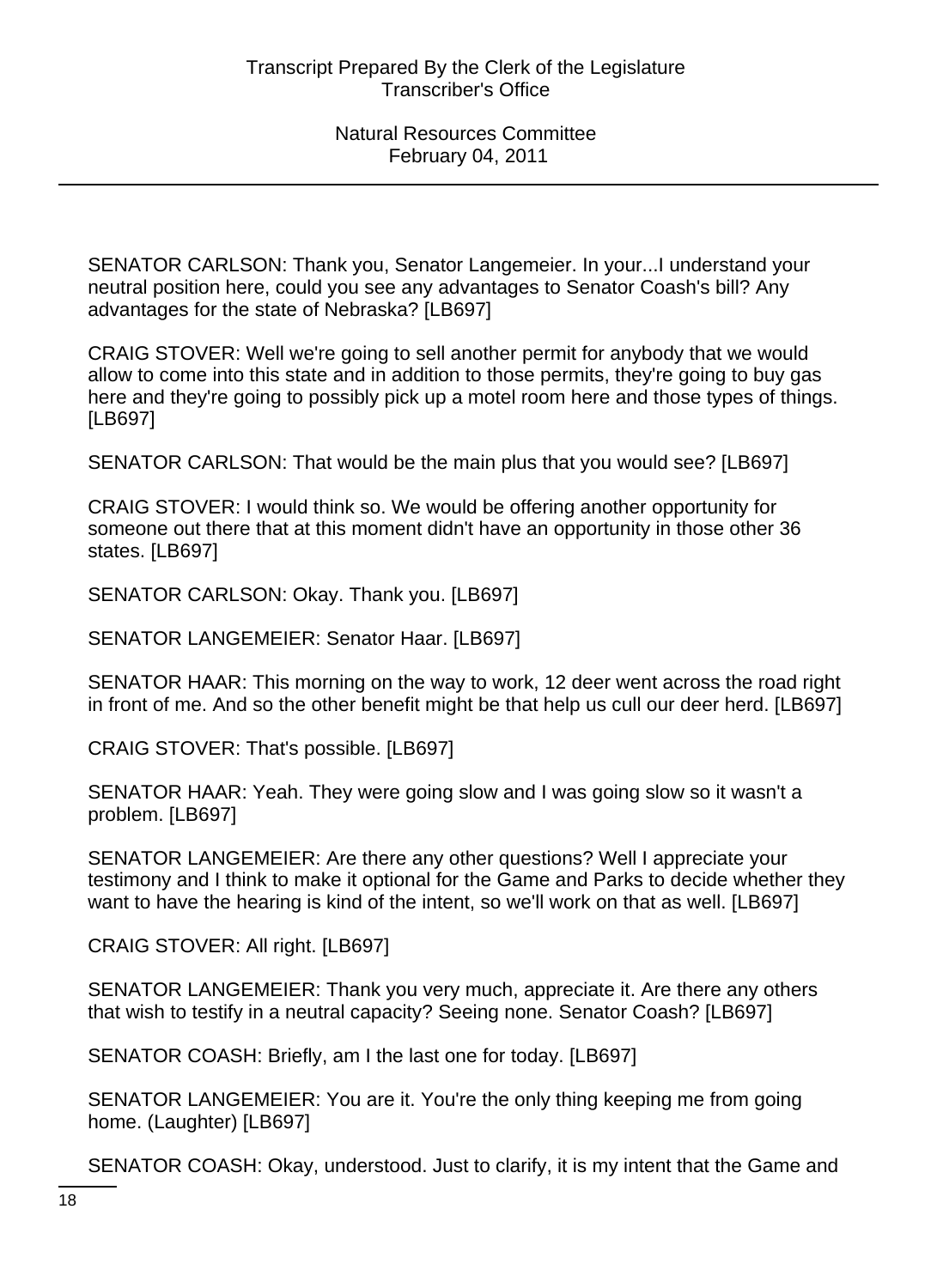Parks can put in the process that they choose to and that they ought to have the discretion to screen out who they want to look further at and who they don't and I trust that they will do that. The statistics on Iowa are interesting. And although I can't...I don't have any data necessarily to support this, but I would guess that some of the folks in Iowa who have had their hunting rights revoked for whatever reason might be coming to Nebraska and hunting anyway. And this bill gives them an opportunity to come in and hunt legally. And if that is another positive outcome, I would like to see that as well. So I will leave it at that. Thank you. [LB697]

SENATOR LANGEMEIER: Very good. I just have one final comment for Mr. Stover and I should have asked him, but...and they will provide us the information later, is why are we not part of this compact is a question that came to my mind? You don't have to answer it, you can get it to us later. [LB697]

SENATOR COASH: I have a...I think I know why, because that was the first question that I asked as I was researching this bill is why do we have it hardwired in statute and not just part of the compact that many other states are. The answer that I got was Senator Chambers didn't like us...didn't want us to be in the compact and would not allow bills that would put us in the compact to go forward. And in talking with the folks in the Game and Parks and hunters, being in the compact doesn't...people seem to be very happy with the way that we have our statute now and being in the compact isn't on anybody's radar. That's what I understood. [LB697]

SENATOR LANGEMEIER: Senator Carlson. [LB697]

SENATOR CARLSON: Thank you, Senator Langemeier. Just your comment brings up a question though; how are people from outside of the state able to come in and hunt illegally? [LB697]

SENATOR COASH: Well they just drive across the border, find a place to hunt and hunt and they haven't purchased...what I mean, they haven't gone through and purchased the permit. [LB697]

SENATOR CARLSON: Oh, okay. [LB697]

SENATOR COASH: So they are just hunting without a legal right to do so. [LB697]

SENATOR CARLSON: Okay. Thank you. [LB697]

SENATOR LANGEMEIER: They shoot one of Senator Haar's deer that he stopped and so graciously went across the road. [LB697]

SENATOR COASH: That's right. [LB697]